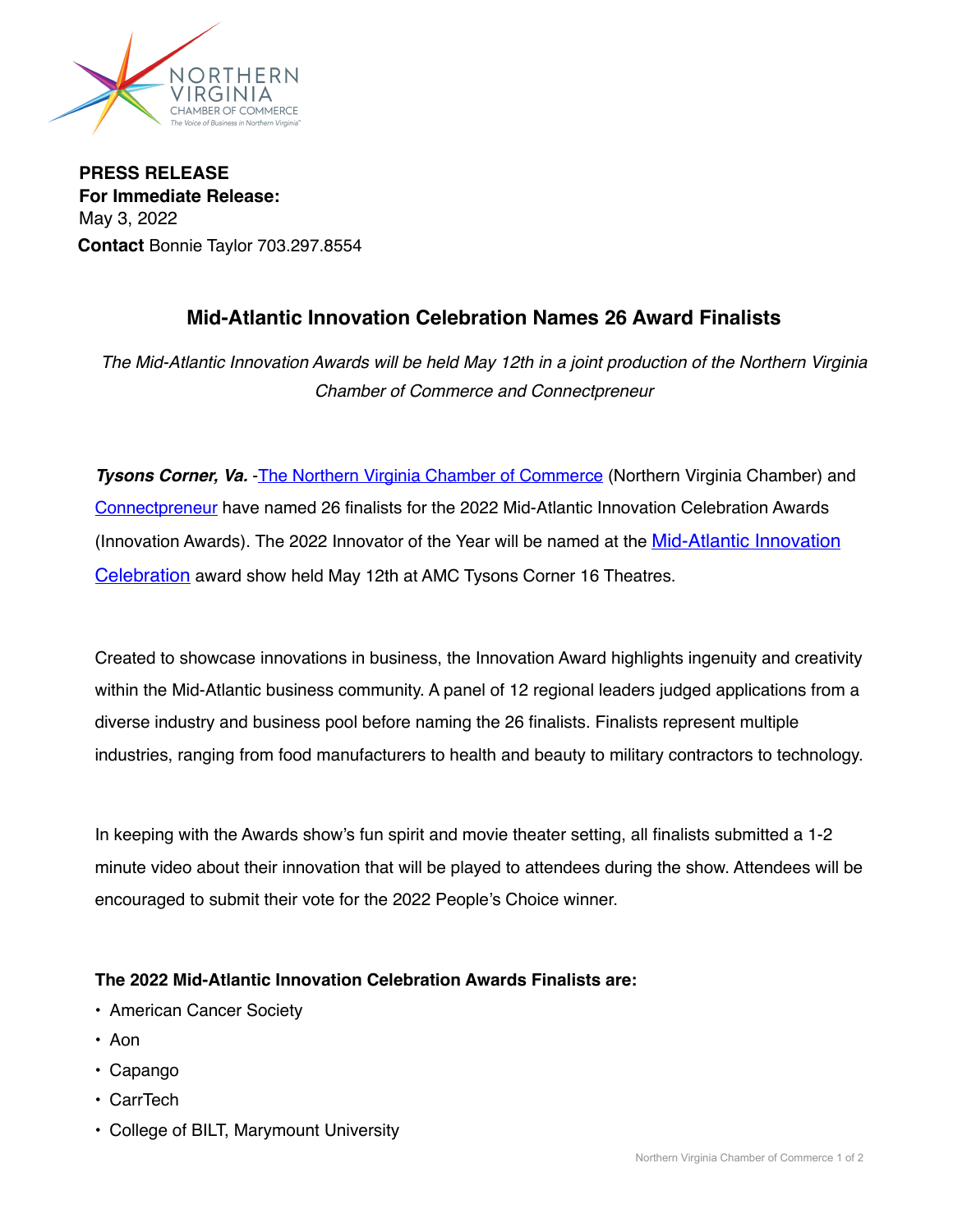- Cureate
- Diagnostox
- EcoMap Technologies
- Fzata
- Givio
- Globally Unified Air Quality (GUAQ)
- Intelligent Waves
- KnoNap
- Lattus
- Lumious
- Mblue Labs
- Map-Collective
- MEDA
- OptumServe
- Revolution Cooking
- Trabus Technologies
- Transfoam
- Treble
- True Made Foods
- University Startups
- VK Digital Health

###

## **About the Northern Virginia Chamber of Commerce**

Originally founded in 1925 as a Fairfax county-focused business advocacy organization, the Northern Virginia Chamber has grown into the region's largest Chamber of Commerce, drawing members and impacting policy across the Greater Washington D.C. Metropolitan Region. Today, we represent close to 500,000 employees, the diversity of our community is one of our greatest assets, offering opportunities to learn from one another and form personal connections that help guide lasting business growth.

NOVA's goal is to be considered not only a business partner but also an agent of change for our members. We do this through our work in government advocacy, education through events and programs, networking, promotion of member businesses, and recognition through awards. We are